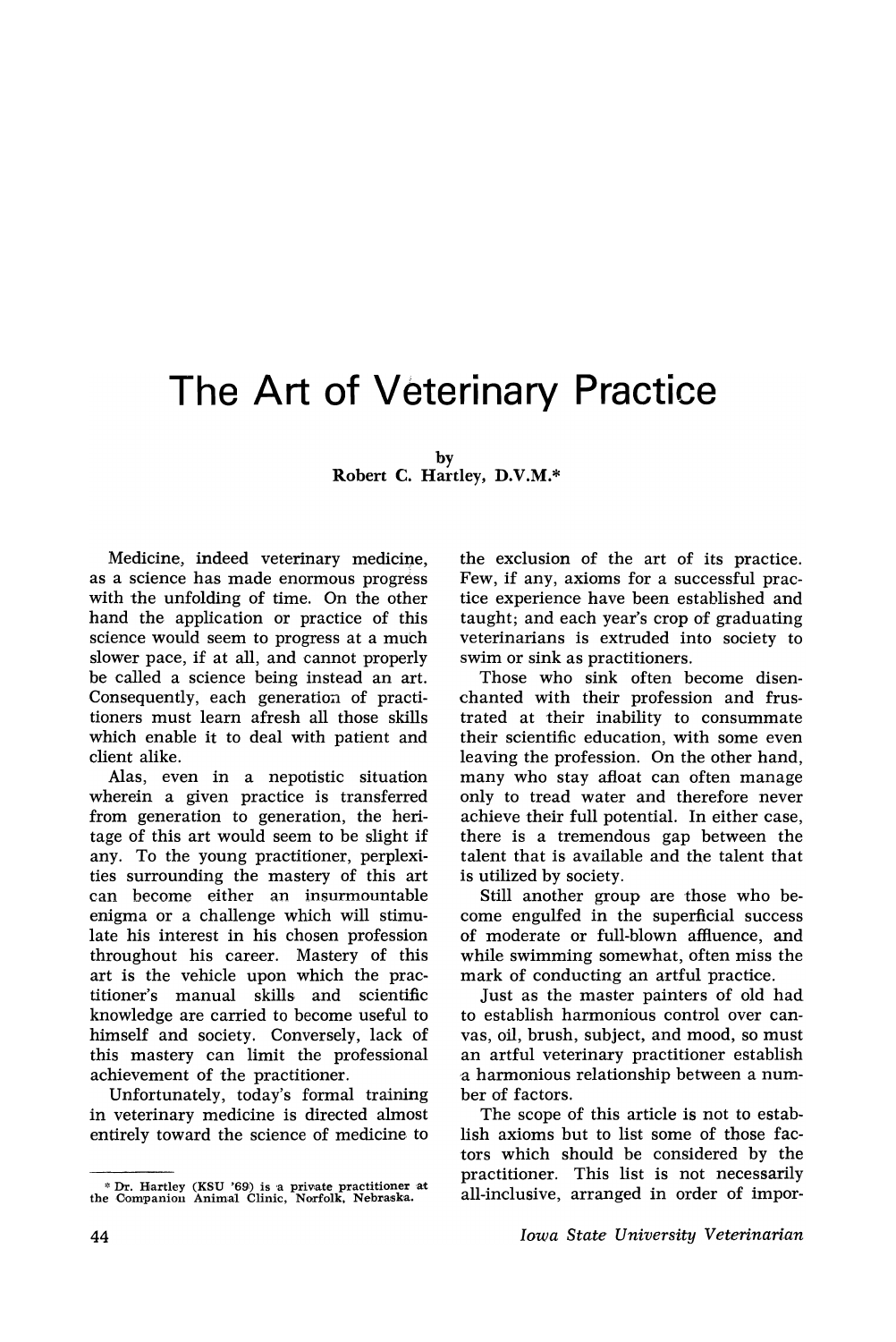tance, or sequentially related. The factors are listed and the accompanying questions and remarks are abbreviated so that they might be used as a checklist by the beginning practitioner. These factors would seem to be of a dual nature in that each can be applied in context to first, the individual case and second, to the overall nature of the practice. Thus, as a matter of convenience, they are listed twice in outline form under those general headings respectively.

- I. Factors to consider as they relate to each individual case:
	- A. Self
		- 1. Do you recognize the problem?
		- 2. In the absence of a diagnosis, have you nonetheless developed an orderly thought sequence and approach to the problem?
		- 3. Have you taken the straight line approach or have you sold services of questionable value?
		- 4. Are you confident you can handle the case or will it require you to break the meniscus of your present capability? If so, have you selected your "frontier" case wisely?
		- 5. Can your client follow your rea~ soning?
		- 6. Can your client reasonably expect (short of a guarantee) some results from your approach?
		- 7. Can your client trust you?
	- B. Client
		- 1. Does he have confidence in you?
		- 2. Is he a second guesser or does he have his own diagnosis?
		- 3. Can he face the truth?
		- 4. Can he understand you?
		- 5. Can he afford the course of treatment proposed by you?
		- 6. Can he face disappointment?
		- 7. Does he pay his bills?
		- 8. What role does the patient play in his life?
		- 9. Is he stable or is he a "vet-hopper/tale-dropper"? (Be cautious with one who knocks your colleagues.)
		- 10. Can you serve this client with-

out prejudice or other distraction. (including physical involvement)?

- 11. Can this client assume responsibility for management of the case at home?
- C. Patient
	- 1. Is your attitude toward him one of concern and compassion?
	- 2. Can you adequately control and restrain him?
	- 3. Will your course of treatment return him to productivity or normal activity within a reasonable time?
	- 4. Will the recovered patient be a<br>burden or nuisance to its burden or nuisance owner?
	- 5. Is treatment humane or should alternatives (including euthanasia) be considered?
	- 6. Does his temperament preclude outpatient handling?
- D. Employees
	- 1. Are they trained in the procedure proposed?
	- 2. Do they have a healthy attitude toward patient and client?
	- 3. Can they adequately restrain the patient or assist in the procedure without undue personal danger?
- E. Practice scope and facilities
	- 1. Does assumption of this case agree with your stated or envivisioned concept of practice?
	- 2. Do you have the space, tools, and equipment to handle this case?
- F. Suppliers/Vendors

Do you have, or can you obtain in sufficient time the products necessary to properly handle the case?

- G. Finances/Charges
	- 1. Can and will your client afford to pay you what you are charging?
	- 2. Are your charges or estimates a. realistic to you?
		- b. reasonable to your client?
		- c. consistent with what you are charging others for similar services?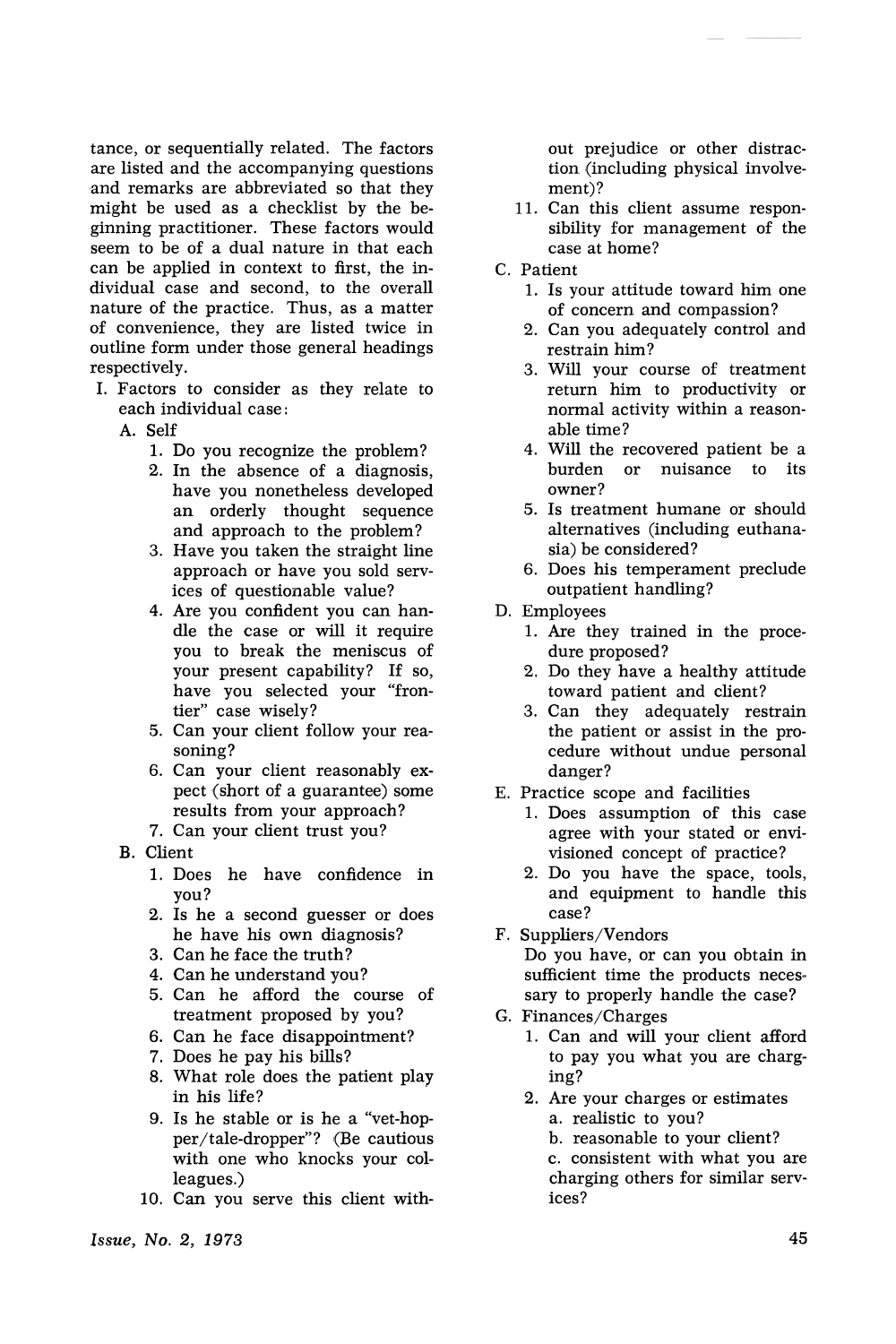- 3. Do your charges make provisions for any exceptional demand this particular client may place upon you, e.g. credits, after-care, telephone consultation.
- H. Community
	- 1. Does this case have any public health or epizootic significance?
	- 2. Does your proposed course of action take these into consideration?
- I. Profession
	- 1. Should you refer this case?
	- 2. Have you managed this case without damaging the reputation of a colleague?
	- 3. If this case was referred to you, have you abided by the ethics of referrals?
- J. Time
	- 1. Can this case be adequately accommodated in your schedule?
	- 2. Can your actions be altered to better accommodate your clients schedule without undue disruption of your work?
	- 3. Can treatment be delayed?
- K. Family

Is there a special consideration in the client's family; i.e. children, blind, retarded, or older people who may not be present to represent their needs or desires.

- L. Alternatives
	- 1. Have you informed your client about his options and alternatives?
	- 2. Have you plotted a reversible course of action?
- M. Higher Authority
	- 1. In your management of this case have you limited your actions to proper diagnosis and treatment only or have you trespassed into the area of cures or healing as well?
	- 2. Have you recognized your limitations?
	- 3. Have you allowed or encouraged your client to expect too much of you?

II. Factors to consider as they relate to the overall nature of the practice:

## A. Self

- 1. Are you happy as a practitioner?
- 2. Do you like dealing with the public?
- 3. Have you properly fitted your practice restrictions or advanced training to your aptitudes, desires, and physical restrictions?
- 4. Are you reasonably satisfied with your ability to serve your clients and patients?
- 5. Do you have self-confidence and, if so, do you project this to your clients?
- 6. Are you arrogant or vain?
- 7. Are you trustworthy?
- 8. Do you recognize approximately what your personal limitations are and can you admit this when prudent?
- 9. Are you happy with the geogragraphical location of your practice?
- B. Client
	- 1. Do they feel at your mercy or are they generally at ease and confident when in your clinic?
	- 2. Are they treated with courtesy and respect by you and your and your employees?
	- 3. Does your mode of operation lend itself to efficiency and processing of needs?
	- 4. Is their time respected by you and your employees?
	- 5. Do you attempt to educate them or merely to scold them?
	- 6. Are they treated with condescention or contempt?
	- 7. Are they inspired or encouraged by the activities in your clinic?
	- 8. Are they kept informed?
	- 9. Do they return?
- C. Patient
	- 1. In the event of an overwhelming case load are efforts expended where:
		- a. need is greatest?

*Iowa State University Veterinarian*